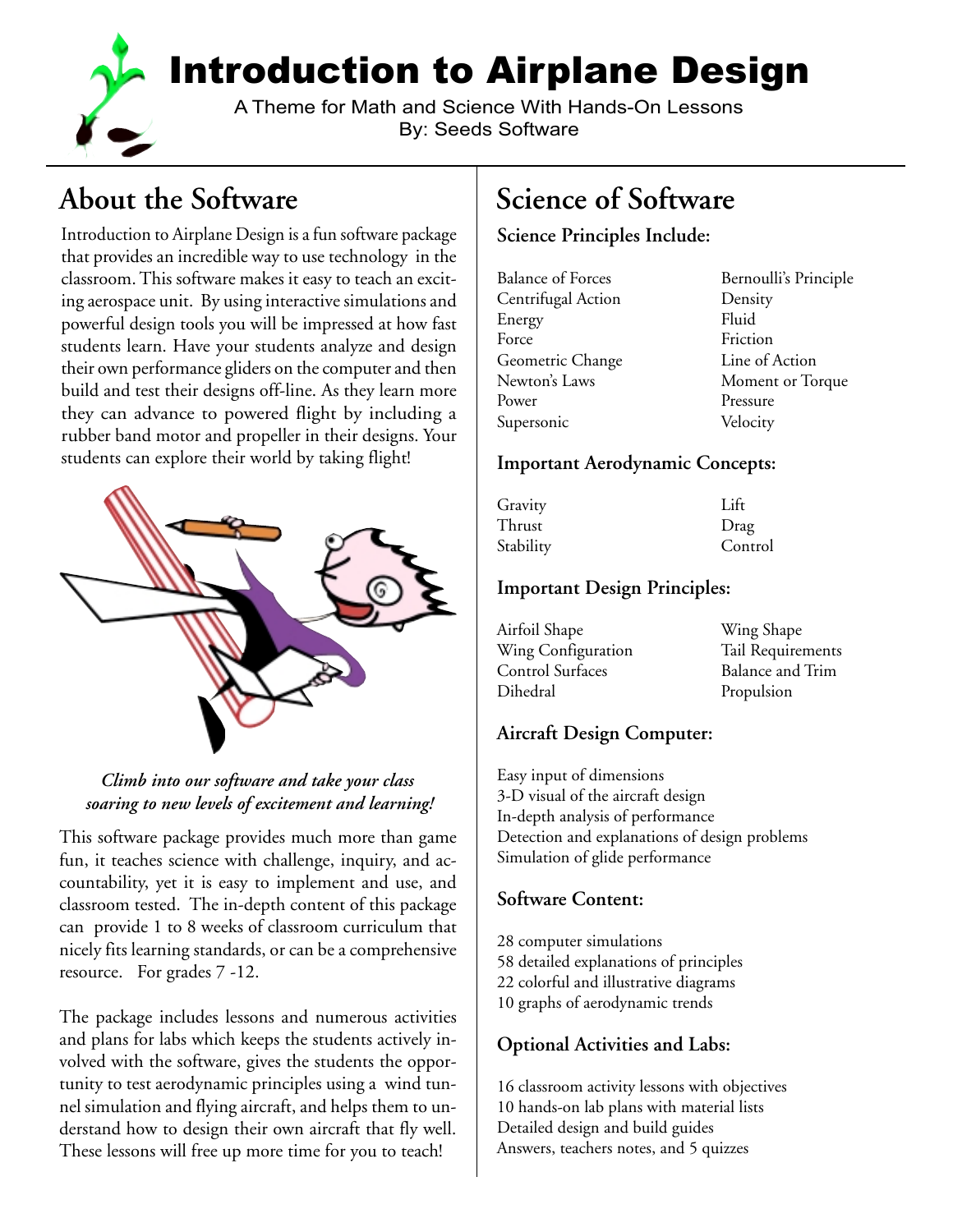# **The Hands-On Advantage**

Do you know why and how to design a tail to balance (trim) an airplane or glider? Use the software and handson activities provided to clearly explain and develop an understanding of aerodynamic concepts like this while making use of and synthesizing many physics principles.



The labs in the lessons activities and labs folders provide students with the opportunity to actually test out many principles and exercise careful use of scientific methods in testing and examining results. The labs can be used to help them understand aerodynamic concepts and experiment with how configuration effects flight performance. They provide additional learning styles and help students assimilate and apply what they are studying.

## **Harness the Computer's Impressive Power**



*Use the computer to help you design your aircraft*

Challenge students to make use of their understanding of principles and concepts and come up with their own aircraft designs. Give them the experience and insight on how the computational power of computers is used to find solutions in the real world. Empower students with the science and technology that enables them to design and build their own aircraft that fly well. Learning will soar!

## **System Requirements**

At least a 256 color monitor

### **Hybrid (CD-ROM):**

Macintosh PowerPC/Intel OSX or Windows NT/2000/XP/Vista/Win7 At least 4xCD-ROM Drive

### **Macintosh (Network CD Image):**

Macintosh Intel/PPC OSX 15 MB of available RAM 7.0 MB of Disk Space

### **Windows (Network CD Image):**

Windows NT/2000/XP/Vista/Win7 15 to 25 MB of RAM (depending on OS) 4.0 MB of Disk Space

## **Software Prices**

Single Computer License \$137.00 Multi-Computer License Discounts Available



Seeds Software PO Box 17704 San Diego, CA 92117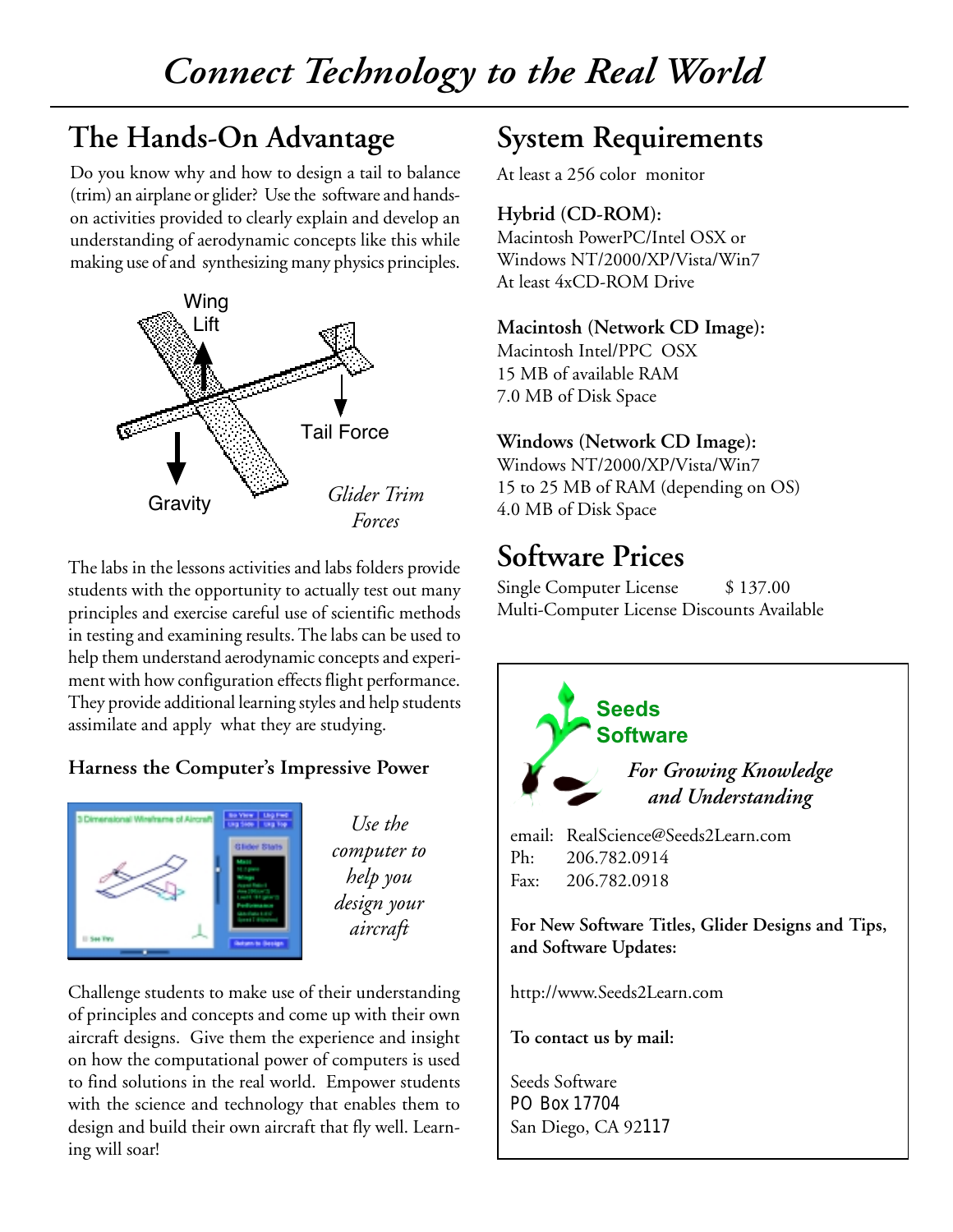

The Bungee Egg Challenge

A Theme for Math and Science With Hands-On Lessons By: Seeds Software

# **About the Software**

The Bungee Egg Challenge is a software package to learn math and science. Most egg drop projects are big on fun but lacking in science, being trial and error. With the Bungee Egg Challenge, students can experience the thrill and fulfillment of using science to achieve success as well! You can use technology wisely to get students to think and design.



*Drop eggs the scientific way and rebound with a wealth of knowledge and understanding*

This software package provides much more than game fun, it teaches science with challenge, inquiry, and accountability, yet it is easy to implement and use, and classroom tested. Students must do experimental science and make use of realistic design processes to successfully protect their egg from a reasonable drop height. The software nicely fits many learning standard. It is designed for grades 8 to 12.

Additional Egg Activities and Lab write-ups provide numerous lessons to keep the students actively involved. It includes plans for labs which have the students perform careful experiments to determine the stretch properties of candidate chord materials. The students must decide which chord materials to use to suspend their egg inside a container and input the properties into the computer to predict what happens to the egg when dropped.

# **Science of Software**

### **Science Principles Include:**

| Damping | Elasticity                 |
|---------|----------------------------|
| Forces  | Gravity                    |
| Impact  | Kinetic & Potential Energy |

### **Important Design Considerations:**

Energy Absorption Energy Dissipation Harmonic Motion Statistical Design Allowable Stiffness and Displacements

### **Egg Drop Computer Simulation:**

Easy input of dimensions and properties Visual view of the egg container design Simulation of the drop event In-depth analysis of the impact dynamics Detection and simulation of failures Time plots of egg motion energy & acting forces

### **Software Content:**

- 8 detailed explanations of physics principles
- 10 computer simulations
- 17 physical science formulas explained
- 10 interactive graphs of physics trends

### **Additional Activities and Labs Disk:**

11 classroom activity lessons with objectives 5 hands-on lab plans with material lists & notes Answers and teachers notes

## **Experimental Testing in Labs:**

Stretch characteristics of chords Internal friction in stretching chords Strength of eggs Dynamic impact drop event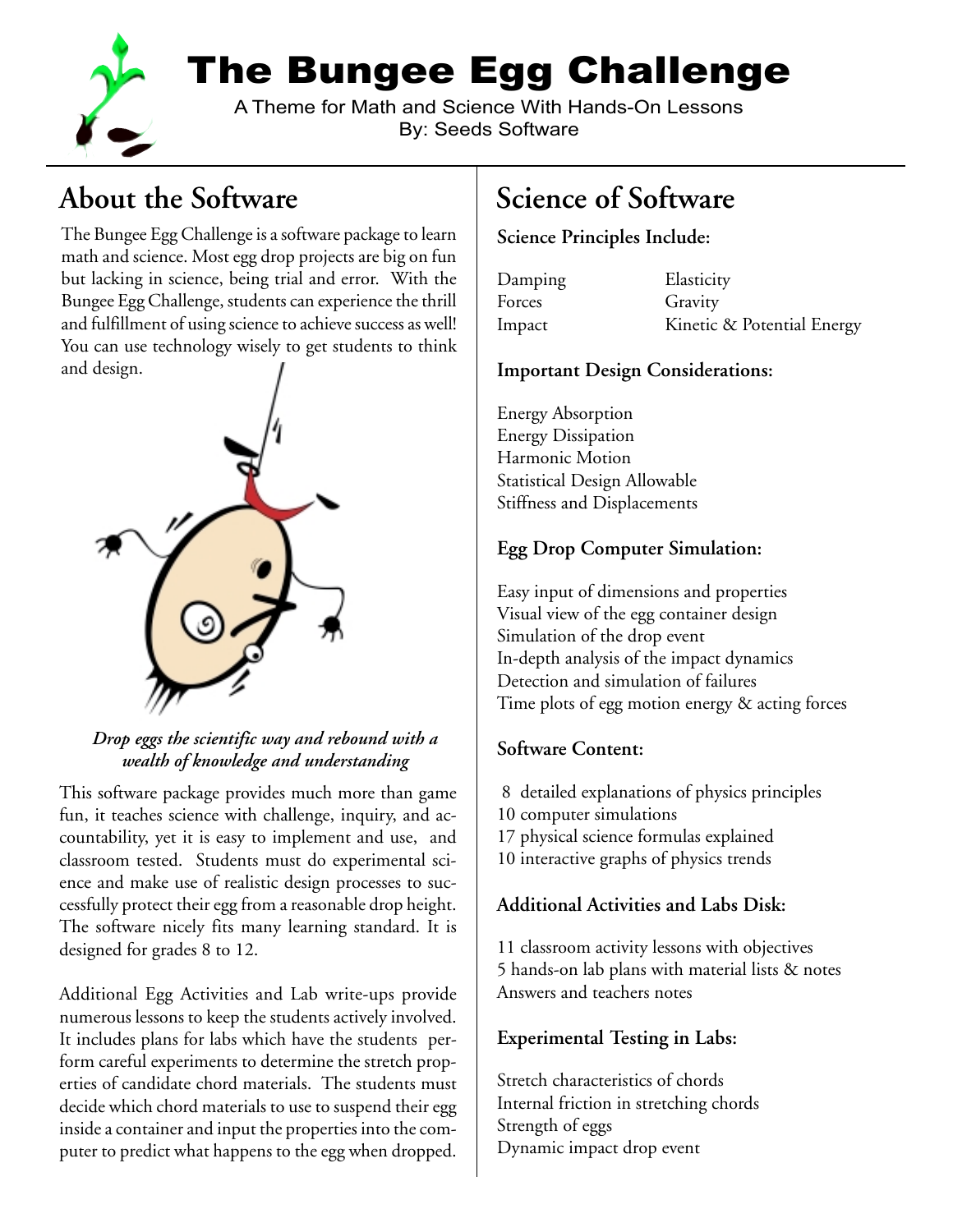## **The Hands-On Advantage**

How do you determine if an egg will survive a given drop height suspended inside a bottle? Do you know what forces develop, where the best place to position the egg is inside the bottle, how much the chords will stretch, how fast energy is dissipated? With this package you can show students how science principles can be used to answer these questions. You can simplify a very exciting but advanced problem down into understandable concepts. Students can assemble and assimilate science and technology to do realistic designs using an elegant but easy to run computer solution.



*If the chords are too soft, the egg will crash or slingshot into the bottle and SPLAT! when the bottle hits the ground*

# **System Requirements**

At least a 256 color monitor

### **Hybrid (CD-ROM):**

Macintosh PowerPC/Intel OSX or Windows NT/2000/XP/Vista/Win7 At least 4xCD-ROM Drive

### **Macintosh (Network CD Image):**

Macintosh Intel/PPC OS X 6.0 MB of available RAM 7.0 MB of Disk Space

### **Windows (Network CD Image):**

Windows NT/2000/XP/Vista/Win7 8 to 16 MB of RAM (depending of OS) 4.0 MB of Disk Space

## **Software Prices**

Single Computer License \$97.00 Multi-Computer License Discounts Available

*If the chords are too stiff, the egg will pull apart and break when the bottle hits the ground*



The labs available in the Lessons folders show students how to conduct tests to determine the stretching and internal friction characteristics present in likely chord suspension materials. The tests give the students an appreciation of how important it is to take careful scientific measurements and how these measurements can be used; test results are used as properties by the software to calculate what happens to the egg inside the container when it impacts the ground.



### **Get more information and free software at our web site:**

http://www.Seeds2Learn.com

### **To contact us by mail:**

Seeds Software, PO Box 92117

San Diego, CA 92117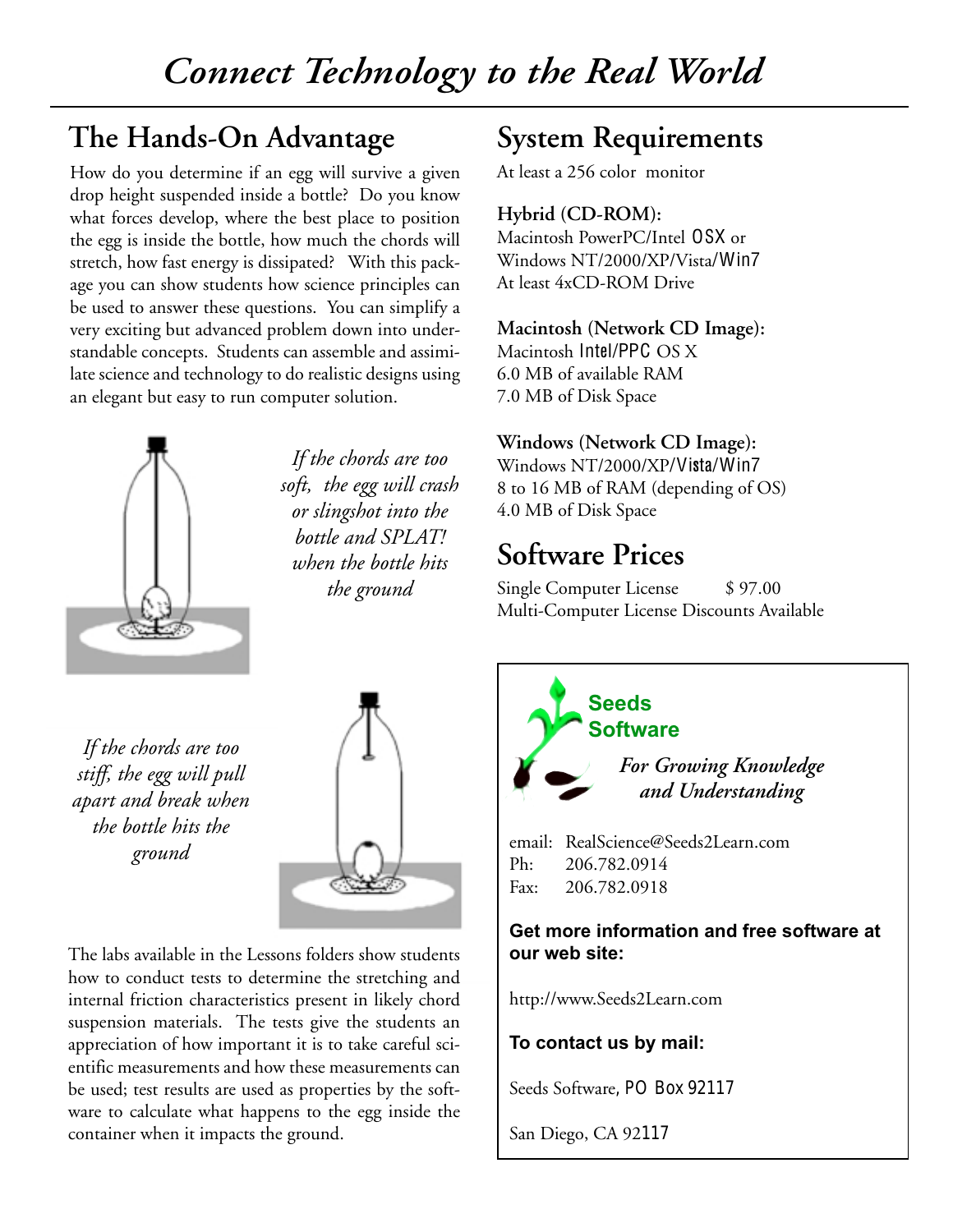

# **About the Software**

Global warming is an incredibly rich theme to teach your students science while investigating a very important environmental issue. With this package you can provide students with an understanding of the science behind global warming instead of just having them look at the data of predictions. The package includes an authentic global climate model to use to find answers and take ownership of predictions.



*Study the environment to learn science and physics*

This software package provides much more than game fun, it teaches science with challenge, inquiry, and accountability, yet it is easy to implement and use, and classroom tested. The in-depth content of this package can provide 1 to 8 weeks of classroom curriculum that nicely fits many learning standards, or can be a comprehensive resource. For grades 8-12.

Included in the package are write-ups of lessons and numerous hands-on labs in a modifiable format. These lessons and labs keep the students actively involved with the software, give the students the opportunity to test scientific principles, and help them to get an intuitive feel of the principles. The lessons will free up more time for you to teach!

# **Science of Software**

**Science Principles Include:**

| Absorptance               | Beer-Lambert Law   |
|---------------------------|--------------------|
| Blackbodies               | Emittance          |
| Energy Equilibrium        | Heat Capacity      |
| Inverse Sq. Law           | Kirchoff's Law     |
| Photons                   | Planck's Law       |
| <b>Planet Atmospheres</b> | Radiance           |
| Radiation Spectrum        | Resonance          |
| Specific Heat             | Stefan-Boltzmann I |
| Transmittance             | Waves              |

Radiance Resonance Stefan-Boltzmann Law Waves

### **Supporting Material:**

The content on global warming, and the global climate model, are based extensively on the final reports of the Intergovernmental Panel on Climate Change (IPCC 1990-2001). These recent reports include the preparation, workings, and review of hundreds of leading scientists from 25 counties. The reports represent an information source of the finest quality and authority.

### **Simulations & Global Climate Model:**

The software provides simulations of many of the important concepts needed to understand global warming. These simulations make the concepts much more accessible and meaningful to students than they are in text books. The global climate model included has a simple elegance. It is easy to use with clear understandable results; yet it unleashes the incredible computational power of computers and uses many advanced methods to deliver compelling inferences on the future of the Earth.

### **Activities and Labs:**

9 classroom activity lessons with objectives 9 hands-on lab plans with material lists Answers and teachers notes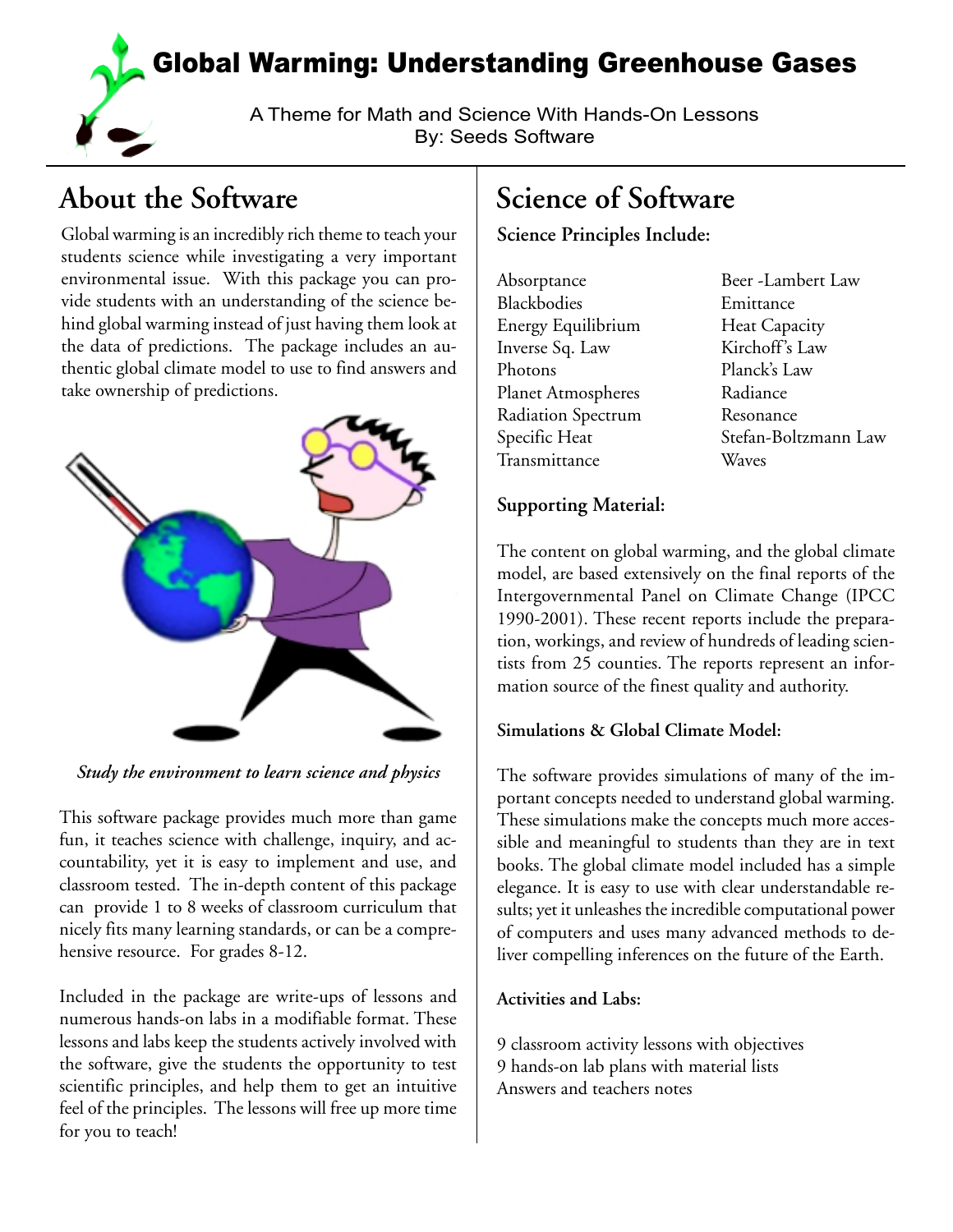# **The Hands-On Advantage**

Everyone has read something about global warming and how our emissions and activities may be causing climate changes. But how many individuals really understand the science behind the information? Consider how much more meaningful and comprehensible this important information can be with a working knowledge of the processes that are causing change.



*Simulations of important concepts improve learning speed and comprehension*

#### **Computer Simulations:**

The concepts of global warming are more than publications of predictions and observation of data, it involves an astonishing amount of science that is extremely challenging for scientists. By using computer simulations in combination with off-line labs many of the fundamentals are made accessible and understandable to students, abstractions and advanced formulas become animated and intuitive. Students can use the package to learn why climate change is a very real environmental issue.

Turn your students onto technology. Give them the experience and insight on how the computational power of computers and technology are used to study the real world. Empower students with the science and technology that enables them to understand their environment. Students can do more than play games or look at data. Don't be surprised to find your students far more interested and intrigued doing real science with powerful science tools. With our authentic global climate model you can give them ownership of global warming issues and the many science principles involved.

## **System Requirements**

At least a 256 color monitor

#### **Hybrid (CD-ROM):**

Macintosh PowerPC/Intel OSX or Windows NT/2000/XP/Vista/Win7 At least 4xCD-ROM Drive

#### **Macintosh (Network CD Image):**

Macintosh PPC/Intel OS X 10 MB of available RAM 7.0 MB of Disk Space

### **Windows (Network CD Image):**

Windows NT/2000/XP/Vista/Win7 8 to 16 MB of RAM (depending of OS) 4.0 MB of Disk Space

## **Software Prices**

Single Computer License \$137.00 Multi-Computer License Discounts Available



#### **Get more information and free software at our web site:**

http://www.Seeds2Learn.com

#### **To contact us by mail:**

Seeds Software PO Box 17704 San Diego, CA 92117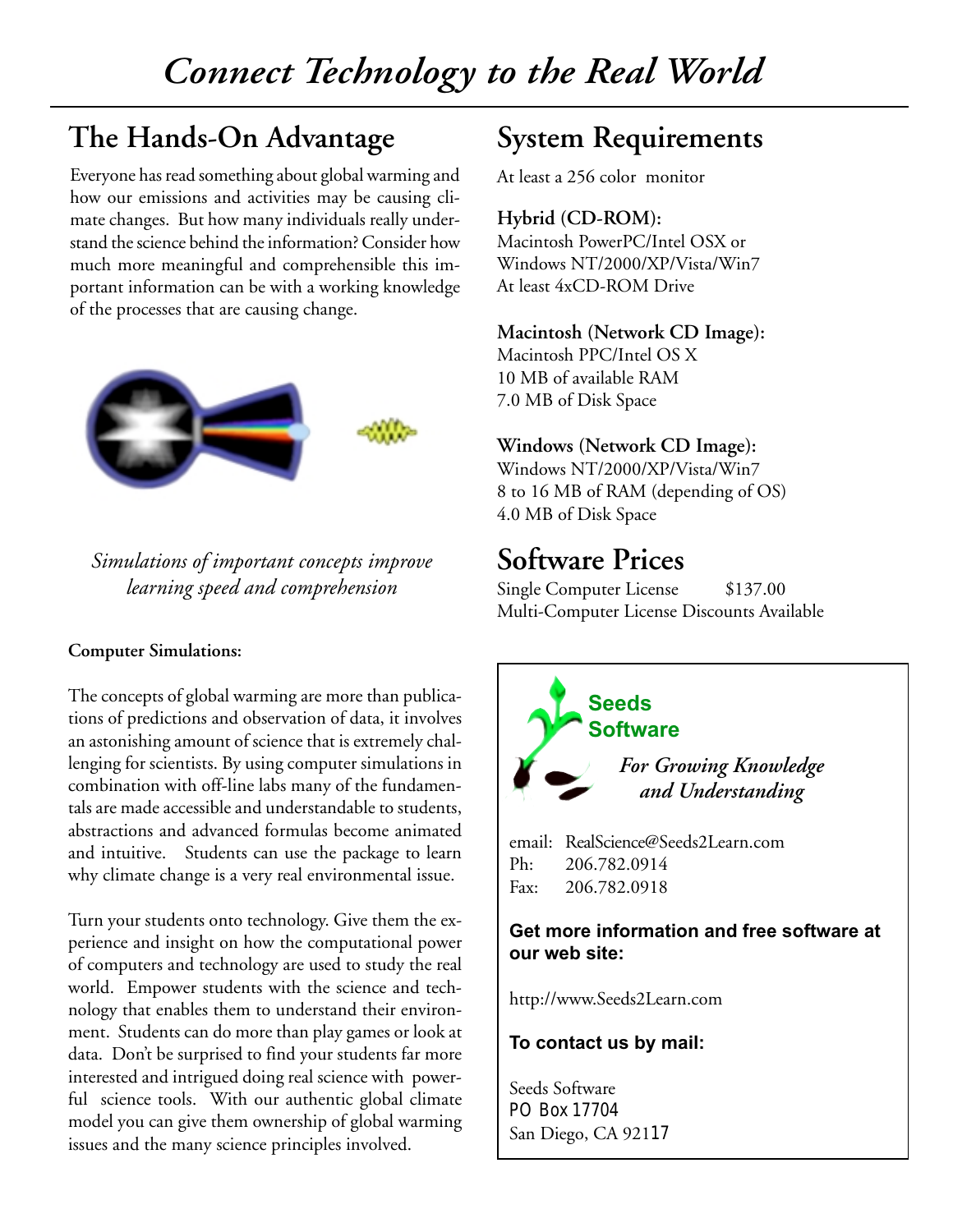

Science Methods: Searching for Solutions Experimentally

A Theme for Math and Science With Hands-On Lessons By: Seeds Software

# **About the Software**

Science Methods: Searching for Solutions Experimentally is a software package to teach students how math and science can be used to find experimental solutions; it introduces students to the important ideas and methods of Experimental Design.

A simple theme of color mixing and matching is used as a model example of many real world problems that embody several inputs which combine to form a result. The problem is to find how much of each input is needed to get the results that you want. For color mixing, students have fun trying to find the amounts of the colors red, green, and blue required to match a specimen color of unknown formulation.



The natural tendency is to try to solve these problems using trial and error. With this package students will discover how ineffective guessing is and learn to make use of math and science methods to efficiently converge to desired solutions. The software is structured to work over a wide range of abilities and can be used to support many learning standards. The package is classroom tested and is recommended for grades 5-12.

# **Science of Software**

### **Color Theory:**

Introduce students to color theory and how monitors use primary colors to generate a wide spectrum of hues while having fun and doing challenging activities.

## **Science Methods Include:**

Pattern Recognition Information Modeling Accuracy and Error Measurement Systematic Problem Solving Solution Convergence

### **Solution Strategies:**

Guess Error Measurement Bisection Ratio Gradient

## **Software Content:**

Five Computer Simulations of Color Mixing & Problem Solving Methods 3 Dimensional Information Modeling Simulation of Experimental Design Scenarios

## **Activities and Labs:**

6 classroom activity lessons with objectives 2 hands-on lab plans with material lists, notes Answers and explanations

## **Applicable Science Curriculum**

Astronomy Biology Chemistry Other Physical Sciences Physics